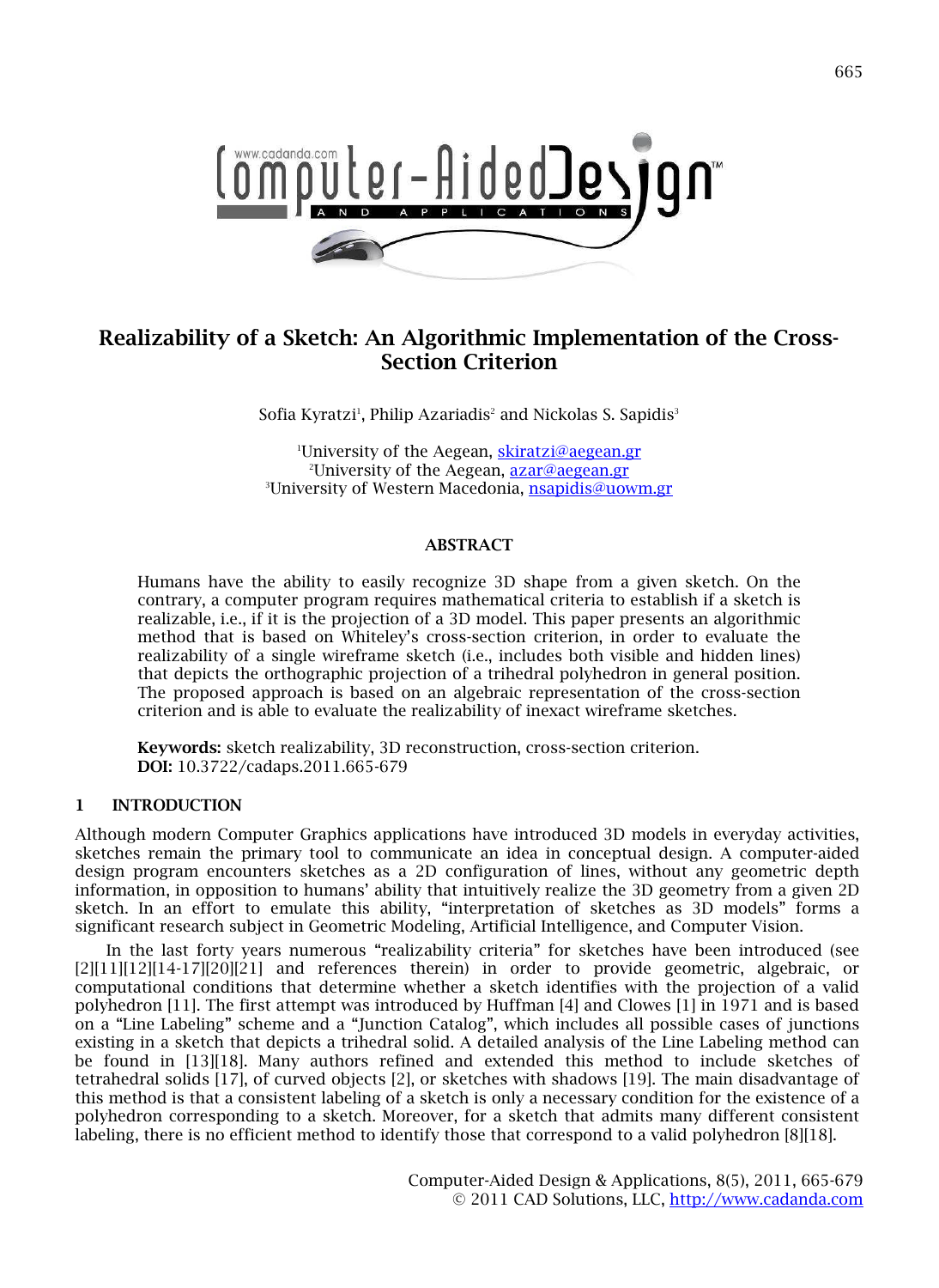Based on the Line Labeling method, Sugihara [15] constructs a linear system of equalities and inequalities, whose solution corresponds to a polyhedron. This method is a necessary and sufficient condition for the realizability of a wireframe sketch, but it is sensitive to slight perturbations of junctions' position in the sketch. In order to overcome this problem, Sugihara eliminates the involved inequalities of the linear system. The same author introduces, in [16], the "resolvable sequence" of a wireframe sketch; this is a specific order by which all elements of a sketch can be "lifted" in space so that finally a polyhedron is produced. According to this method, a sketch is realizable if there exists at least one "lift" for the given sketch.

The works [11][14] and [20] present geometric criteria based on necessary "line-concurrence conditions" for the realizability of a sketch. On the basis of the conditions in [20] and the geometric theory of Maxwell [10] for plane frameworks with planar graphs, Whiteley [21] proposes a geometric criterion that checks the realizability of a sketch with the help of a "cross-section" that is constructed from the sketch. This criterion is a necessary and sufficient condition for a sketch to be realizable. According to this criterion, a cross-section is constructed from a given sketch so that each region/line of the sketch is represented by a line/point on the cross-section. The sketch is realizable if and only if the cross-section is compatible with the sketch (see an analytic description of this criterion in Section 3). Ros and Thomas [12] revisit Whiteley's "cross-section criterion" and succeed in developing a drastically-simplified theory and criterion without using the complex geometric theories and physical analogies employed in [21].

The cross-section criterion can be applied in a "sketch-to-solid" reconstruction process [5][6][8] in order to robustly determine and verify the geometry of a given sketch. Thus, for determining the realizability of a given wireframe sketch, the authors in [7] define the "cross-section problem" (CSP) on the basis of an algebraic model of the cross-section criterion, and a bilinear system of equations (i.e., the "cross-section system"). Moreover [7] presents a mathematical solution of the CSP that is based on expressing the unknowns of the system in terms of three independent system parameters. The limitations of this method are that: (a) it does not employ all equations of the bilinear system to solve the CSP, (b) when the number of sketch regions increases, it becomes computationally ineffective, i.e., it requires complex formulas to achieve the aforementioned expressions, and (c) it is sensitive to perturbation errors in the junctions' coordinates of a given sketch, i.e., it is not able to handle inexact sketches.

To overcome these limitations this paper proposes a new algorithmic method to solve the CSP that is based on the incremental linearization of all bilinear equations included in the "cross-section system". The advantages of this method are that: (a) it provides an algebraic model that explicitly describes the geometric cross-section criterion, (b) it utilizes all equations of the "cross-section system", and thus offering a more robust evaluation of a sketch's realizability by considering all geometric information that the sketch conveys, and thus it is more complete and accurate, (c) it can efficiently process more complex sketches, because the incremental linearization approach results in the employment of simplified formulas to produce a solution of the CSP, and (d) it can handle inexact sketches, i.e., sketches with noisy vertices. The latter is achieved by introducing a tolerance parameter that controls the accepted level of accuracy of a given sketch.

The structure of this paper is as follows. Section 2 presents the assumptions and the terminology used throughout the paper. Section 3 discusses the cross-section criterion and reviews the existing "ruler and compass" method for the construction of a cross-section from a sketch. Section 4 outlines the algebraic model of the cross-section criterion, and Section 5 proposes a new method for recognizing realizable sketches on the basis of the proposed "Incremental Linearization" algorithm. Moreover, realizability of a sketch along with the performance of the proposed algorithm are analyzed with respect to small perturbations of sketch's junctions.

# **2 ASSUMPTIONS AND NOTATION**

This research deals with a manifold solid (polyhedron) and its orthographic projection on a plane  $\Phi$ (i.e., the plane  $Z = 0$ ). In particular, it focuses on *trihedral* solids (i.e., each vertex of it belongs to exactly three faces) having planar faces, where adjacent faces lie on distinct planes. The solid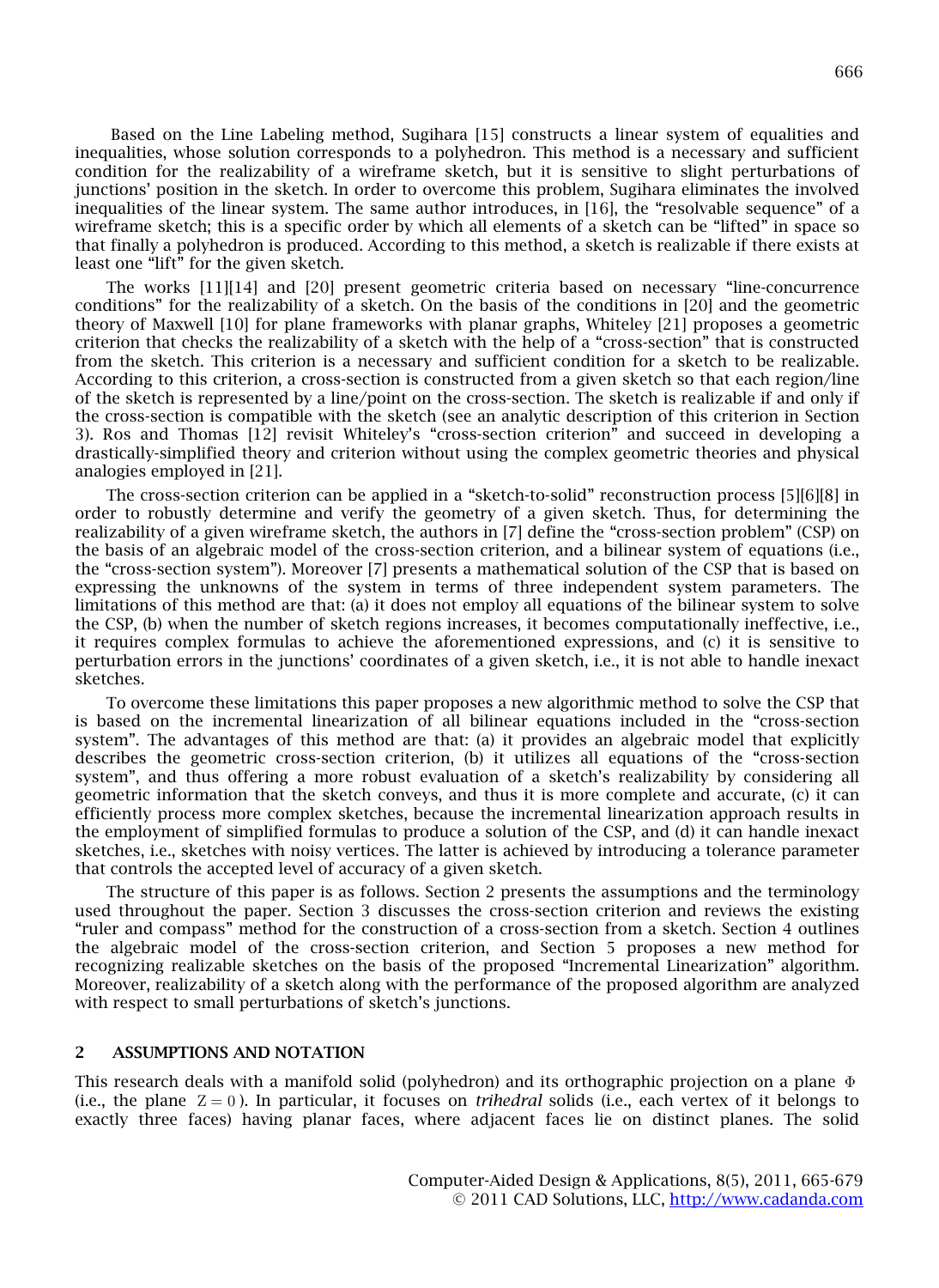

Fig.1: (a) A region of a sketch, (b) A wireframe sketch, and (c) its corresponding natural sketch, (d) Line  $e_{ij}$  belongs to regions  $R_i$  and  $R_j$ .

(polyhedron) is considered to be in "general position" with respect to the given projection plane  $\Phi$ , i.e., no face or edge of the solid is perpendicular/parallel to  $\Phi$ .

A sketch *S* is a set of straight lines, on a plane  $\Phi$ , that intersect at junctions. Loops of lines and junctions form the regions of the sketch (Fig.1(a)). In order for a sketch to represent the projection of a polyhedron in "general position", adjacent lines and junctions do not coincide. Thus, an "one-to-one correspondence" is considered between the vertices (V), edges (E), and faces (F) of the solid and the junctions (J), lines (L), and regions (R) of the sketch [6][9][17]. In particular, this research focuses on *wireframe sketches* (Fig.1(b)); i.e., sketches that include both visible and hidden lines/junctions/regions, in opposition to natural sketches that depict only the visible part of a solid  $(Fig.1(c))$ .

We note that the common line of two adjacent regions  $R_i$  and  $R_j$  is denoted as  $e_{\bar{i}j}$  (Fig.1(d)). A line  $e_{ij}$  with terminal junctions  $v_p(x_p, y_p)$  and  $v_q(x_q, y_q)$  is written as  $e_{ij}: k_{ij}x + m_{ij}y + n_{ij} = 0$ , with  $k_{ij} = y_p - y_q$ ,  $m_{ij} = x_g - x_p$ , and  $n_{ij} = x_p y_g - x_g y_p$ . The topological properties of wireframe sketches are a direct result of properties of trihedral polyhedra. Thus, in every wireframe sketch: (1) each junction  $j_{\scriptscriptstyle k}^{}$  is adjacent to three lines, (2) every line is adjacent to two regions, (3) the sketch is a connected graph (Fig.1(b)), and (4) two adjacent regions of the sketch share exactly one line or two-or-more collinear lines [9].

#### **3 THE CROSS-SECTION CRITERION**

Given a trihedral polyhedron P (see example in Fig. 2(a)), consider an arbitrary plane  $\Phi$  which is "in general position" with respect to P, i.e.,  $\Phi$  is not parallel to any face of P and also  $\Phi$  does not intersect P. Intersecting the planes of the polyhedron's faces with  $\Phi$  produces an arrangement of lines called cross-section of the polyhedron. If each pair of cross-section lines  $\,_{\!L\!f_i}$  and  $\,L\!f_j}$  (corresponding to the

two faces  $F_i$  and  $F_j$ ) intersect at a point  $P_{ij}$  on (the extension of) the common edge  $e_{ij}$  of  $F_i$  and  $F_j$ , the cross-section is called compatible. The above concurrence conditions hold true even for the wireframe sketch produced by the projection of the polyhedron onto the plane  $\Phi$ , because projection preserves collinearity of points and all incidence relations; see Fig. 2(b-c). Thus, given a wireframe sketch *S* (Fig. 2(b)) with *L* lines, *J* junctions and *R* regions, a *cross-section* of *S* is an arrangement of lines  $\{L_{f_k}; k=1,...R\}$  that represents the regions  $\{R_k; k=1,...,R\}$  of *S*. In complete analogy to the above discussion, if each pair of *cross-section* lines  $L_{f_i}$  and  $L_{f_j}$  intersect at a point  $P_{_{ij}}$  on (the extension of) the common line  $e_{ij}$  of  $R_i$  and  $R_j$ , the cross-section is called *compatible with S* (Fig. 2(c)) [12]. In this paper, we address the problem of deriving a cross-section from a given wireframe sketch *S* and we develop an algorithmic method for assessing the realizability of  $S$ . The plane  $\Phi$  is considered to be the projection plane Z=0 (i.e., sketch plane).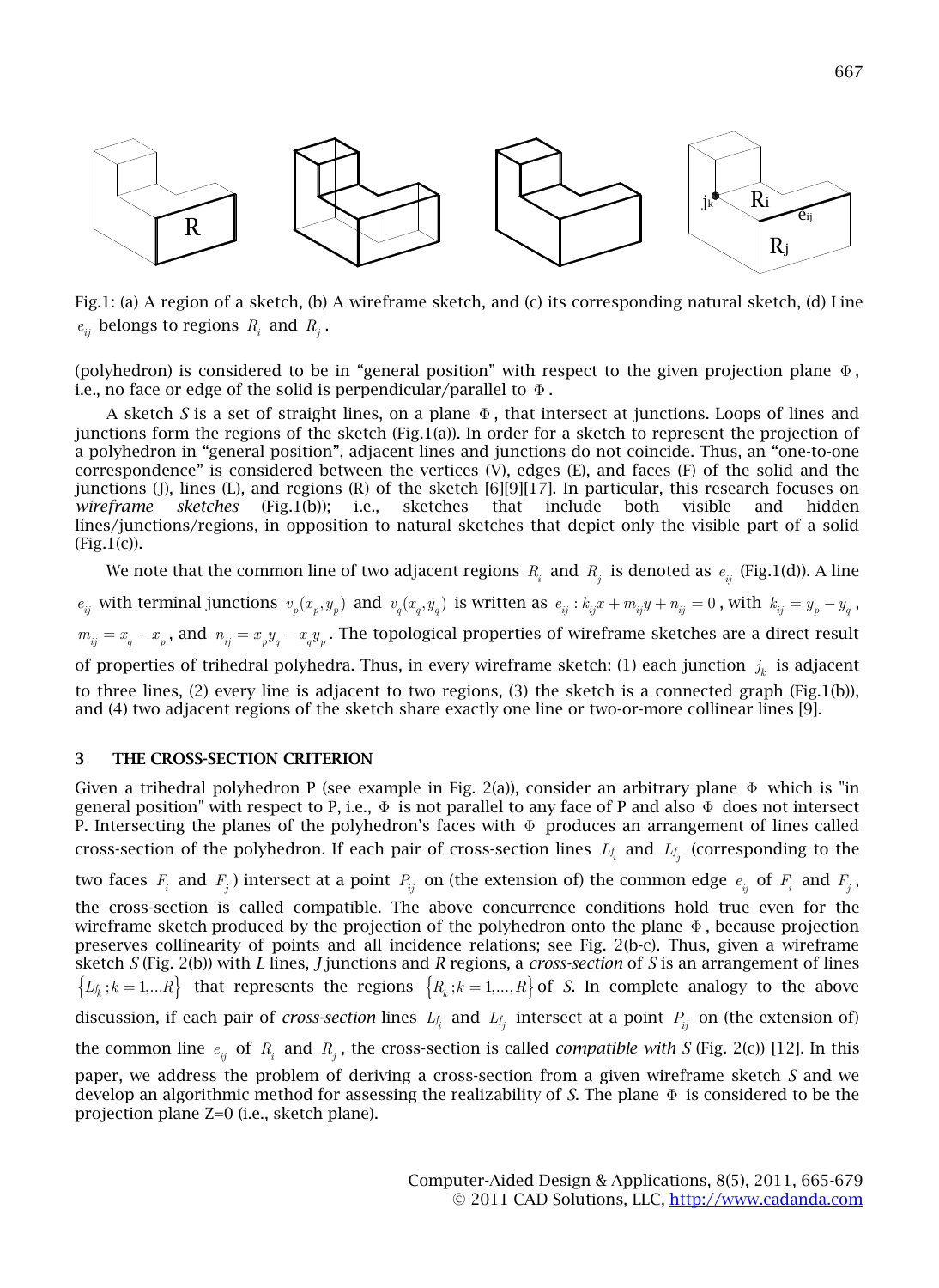

Fig. 2: (a) The cross-section of a polyhedron onto a plane  $\Phi$ , (b) the cross-section of a wireframe sketch onto plane  $\Phi$ , (c) compatibility check of a cross-section with the corresponding sketch.

Whiteley [21] was the first to introduce a cross-section theorem establishing the realizability of a wireframe sketch. The authors of [12] rewrote Whiteley's theorem as follows:

**Theorem 1**: *(Cross-Section Criterion)* A wireframe sketch is *realizable* if and only if it has a *compatible cross-section*, where the cross-section lines  $L_{f_i}$  and  $L_{f_j}$  of the adjacent regions  $R_i$  and  $R_j$  are not identical. □

#### According to Theorem 1, the compatibility of a cross-section forms the basis for the evaluation of a sketch in terms of realizability. Moreover, Theorem 1, establishes the existence of more than one cross-sections for a given sketch (Fig. 3(a)) [8].

The cross-section criterion implies that: (a) the cross-section lines of two adjacent regions must be different, and (b) each cross-section line must intersect with the lines of the corresponding region. These two *principal constraints* form the basis upon which the construction of a cross-section, either compatible or not, can be accomplished.

Based on this initial determination methodology, Ross & Thomas in [12] present a "ruler and compass" method for the construction of a cross-section from a sketch. This geometric method is based on an incremental construction of a cross-section from a wireframe sketch. A detailed description of this procedure can be found in [7]. According to the incremental procedure, given a wireframe sketch, all cross-section lines of the sketch can be uniquely determined, if the cross-section lines  $L_f$  and  $L_f$  of two initially chosen adjacent regions  $R_s$  and  $R_t$  are fixed (Fig. 3(b)). This is established due to the fact that (a) the cross-section criterion is applicable to both a polyhedron and its corresponding sketch, and (b) a wireframe sketch is a connected graph with each region of it adjacent to at least three lines/regions [12].

An algorithmic construction of a cross-section from a wireframe sketch that is based on the





Fig. 3: (a) Two cross-sections of the same sketch, (b) Incremental construction of a cross-section: the cross-section lines  $L_{\!f_{\!s}}$  and  $L_{\!f_{\!t}}$  of two initially chosen regions are fixed and the rest of the cross-section lines  $\{L_{\!f_i}\}$  are defined with respect to the initial fixed lines.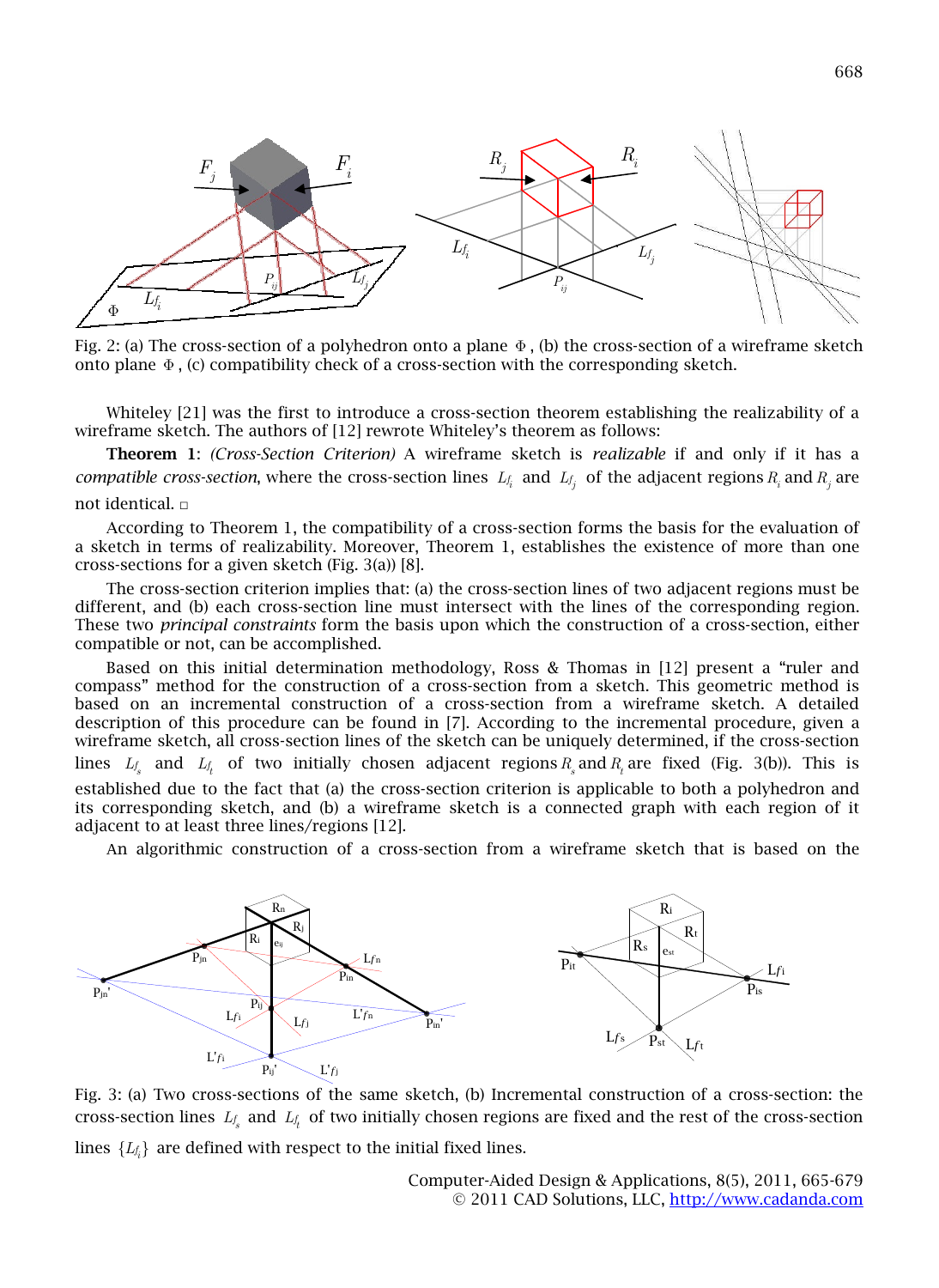involved iterative process of the "ruler and compass" method [12] and employs an algebraic model of the cross-section criterion is presented in Section 5.

# **4 ALGEBRAIC MODEL OF THE CROSS-SECTION CRITERION**

This section describes the construction of a cross-section from a given wireframe sketch along with an analysis of the corresponding constraints. This analysis is outlined in parallel with the proposed algebraic model of the cross-section criterion and in complete analogy to the concept of incremental construction. On the basis of Theorem 1, an algebraic representation of the cross-section criterion can be defined as follows [7].

**Definition 1**: *(Compatible Cross-section of a wireframe sketch)* Let *S* be a wireframe sketch with *R* regions, *L* lines and *J* junctions (see e.g., Fig. 3(a)). A compatible with *S* cross-section is a set of lines  $\left\{L_{f_i}\right\}$  such that:

(A) Each cross-section line  $L_{f_i}$  that corresponds to region  $R_i$ , is written in the form:  $b_i x + a_i y + 1 = 0$ ,  $i = 1, ..., R$ .

(B) The cross-section lines  $L_{f_i}$  and  $L_{f_j}$  of two adjacent regions  $R_i$  and  $R_j$  are not identical.

(C) For each  $R_i$  , its adjacent lines  $e_{ij}$  intersect the cross-section line  $L_{\!f_i}$  .

(D) Each line  $e_{ij}$  of *S* that is adjacent to regions  $R_i$  and  $R_j$  , and the corresponding to these regions

cross-section lines  $L_{\!f_i}$  and  $L_{\!f_j}$  intersect at a point  $P_{ij}$ .  $\Box$ 

Concerning property (A), we consider cross-section lines that do not pass through the origin in order to minimize the set of unknown parameters required for the definition of a cross-section (see Section 4.1 for details). In Section 5.1.1 we prove that this consideration does not pose any limitation to the proposed method. Properties (B) and (C) ensure that the generating cross-section lines will follow the principal construction rules, while property (D) is related to the compatibility of the crosssection with a sketch.

The following Theorems 2 and 3 are introduced in order for the lines  $\big\{L_{\!f_i}\big\}$  of a cross-section to be in accordance with properties (A), (B), and (C) of Definition 1. Theorem 2 along with its proof can be found as "Theorem 3" in [7].

**Theorem 2**: A set of lines  $\{L_{\ell_i}\}$  satisfies the properties (B), (C) of Definition 1 *if and only if* the following hold true:

- (C1)  $a_i b_i \neq a_i b_i$ ,
- (C2)  $k_{ii}a_i m_{ii}b_i \neq 0$ ,

for each pair of variables  $(a_i, b_i)$ , with  $i = 1,..., R$ , where:  $j \in \{1,..., R\}$  corresponds to a region  $R_j$  that is adjacent to  $R_i$  .  $\Box$ 

The next theorem includes a new added (C3) constraint, which ensures that none of the crosssection lines  $\left\{L_{\ell_i}\right\}$  passes through the origin, according to property (A).

**Theorem 3:** Given two cross-section lines  $L_{f_i}$ ,  $L_{f_j}$  that correspond to two adjacent regions  $R_i$ ,  $R_j$ and satisfy properties (A)-(C) of Definition 1, distinct points  $P_{_{in}}$  and  $P_{_{jn}}$  define a line  $L_{\!f_{_n}}$  that does not pass through the origin *if and only if*

(C3) 
$$
(a_i n_{in} - m_{in})(k_{in} - b_j n_{in}) - (a_j n_{in} - m_{in})(k_{in} - b_i n_{in}) \neq 0
$$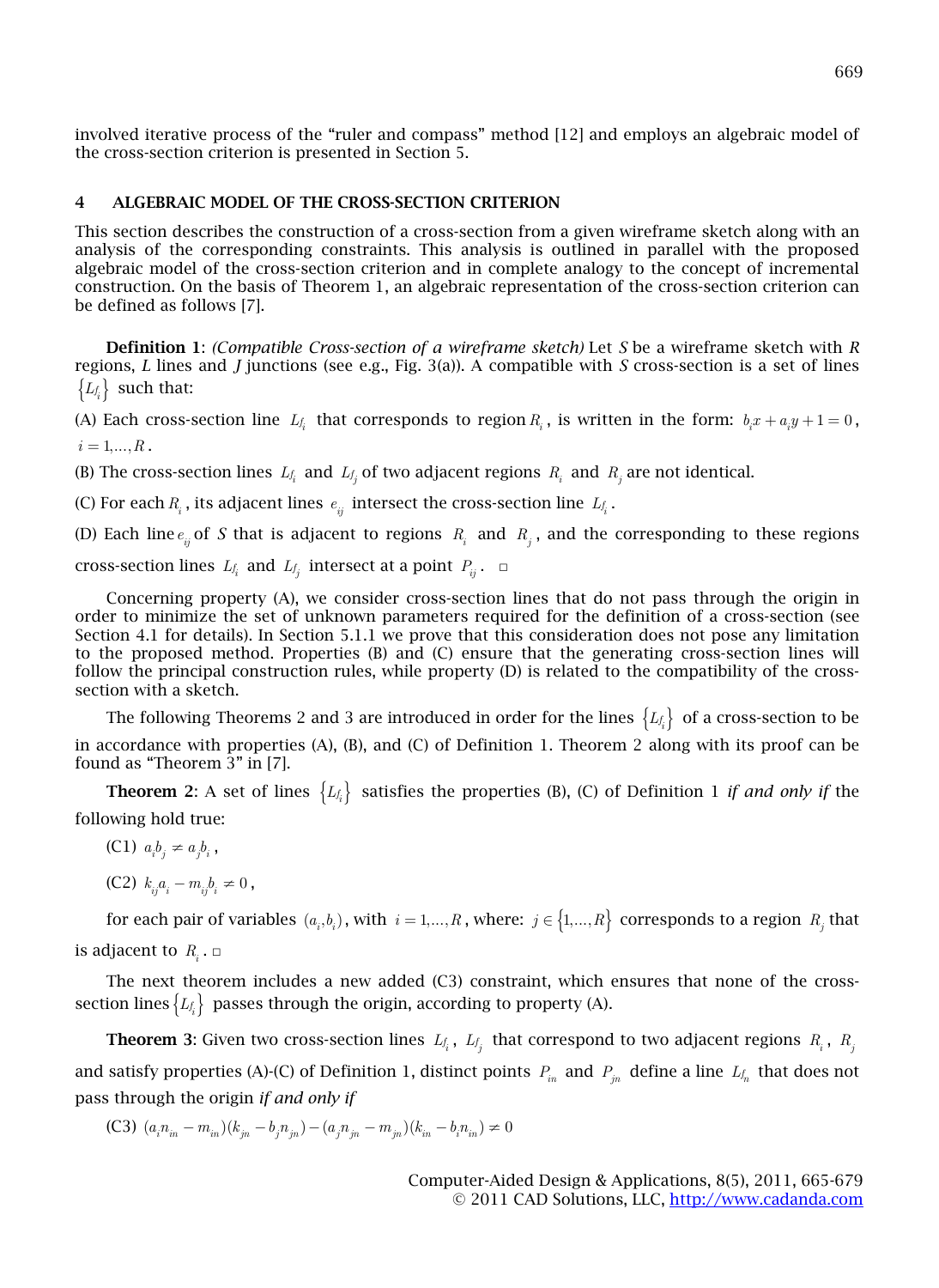where  $P_{in}$  (resp.  $P_{in}$ ) is the intersection point of cross-section line  $L_{f_i}$  (resp.  $L_{f_j}$ ) with sketch line  $e_{in}$  (resp.  $e_{in}$ ), and  $n \in \{1,...,R\}$  corresponds to a region  $R_n$  that is adjacent to both  $R_i$  and  $R_j$ .

*Proof*: Intersection point  $P_{in}$  (Fig. 3(a)), is derived through the following system:

$$
b_i x + a_i y + 1 = 0
$$
  
\n
$$
k_{in} x + m_{in} y + n_{in} = 0
$$
\n
$$
\Rightarrow P_{in} = \left(\frac{a_i n_{in} - m_{in}}{D_{in}}, \frac{k_{in} - b_i n_{in}}{D_{in}}\right),
$$
\n(4.1)

where  $D_m = m_m b_i - k_m a_i \neq 0$ , according to constraint (C2) of Theorem 2. In complete analogy to  $P_m$ , point  $P_{in}$  is also defined as:

$$
P_{jn} = \left(\frac{a_j n_{jn} - m_{jn}}{D_{jn}}, \frac{k_{jn} - b_j n_{jn}}{D_{jn}}\right)
$$
\n(4.2)

with  $D_{in} \neq 0$ .

 $(\Rightarrow)$  The line equation of  $L_{f_n}$  can be written in terms of points  $P_{in}$  and  $P_{in}$ :

$$
(y_{in} - y_{in})x + (x_{in} - x_{in})y + x_{in}y_{in} - x_{in}y_{in} = 0
$$
\n(4.3)

According to Eqns. (4.1), (4.2) & (4.3), line  $L_{f_n}$  does not pass through the origin if

$$
x_{in}y_{jn} - x_{jn}y_{in} \neq 0 \Leftrightarrow \frac{(a_{i}n_{in} - m_{in})(k_{jn} - b_{j}n_{jn}) - (a_{j}n_{jn} - m_{jn})(k_{in} - b_{i}n_{in})}{D_{in}D_{jn}} \neq 0 \Leftrightarrow
$$
  

$$
\Leftrightarrow (a_{i}n_{in} - m_{in})(k_{jn} - b_{j}n_{jn}) - (a_{j}n_{jn} - m_{jn})(k_{in} - b_{i}n_{in}) \neq 0
$$
\n(4.4)

( $\Leftarrow$ ) We first prove that (C3) results in two distinct points  $P_{in}$  and  $P_{in}$  that define  $L_{f_n}$ . According to Eqn. (4.4), if  $\left\{ x_{in}y_{jn}=0 \text{ or } x_{jn}y_{in}=0 \right\} \Rightarrow P_{in} \neq P_{jn}$ . Otherwise  $\left\{ x_{in}y_{jn}\neq 0 \text{ and } x_{jn}y_{in}\neq 0 \right\}$ , and according to Eqns.  $(4.1)$ ,  $(4.2)$  &  $(4.4)$ 

$$
\frac{(k_{\stackrel{.}{m}}-b_{\stackrel{.}{i}}n_{\stackrel{.}{m}})}{(a_{\stackrel{.}{i}}n_{\stackrel{.}{m}}-m_{\stackrel{.}{m}})}\neq \frac{(k_{\stackrel{.}{m}}-b_{\stackrel{.}{j}}n_{\stackrel{.}{m}})}{(a_{\stackrel{.}{j}}n_{\stackrel{.}{m}}-m_{\stackrel{.}{m}})}\Rightarrow \frac{D_{\stackrel{.}{m}}}{\frac{D_{\stackrel{.}{m}}}{(a_{\stackrel{.}{i}}n_{\stackrel{.}{m}}-m_{\stackrel{.}{m}})}}\neq \frac{(k_{\stackrel{.}{m}}-b_{\stackrel{.}{j}}n_{\stackrel{.}{m}})}{(a_{\stackrel{.}{j}}n_{\stackrel{.}{m}}-m_{\stackrel{.}{m}})}\Rightarrow \frac{y_{\stackrel{.}{m}}}{x_{\stackrel{.}{m}}}\neq \frac{y_{\stackrel{.}{m}}}{x_{\stackrel{.}{m}}}\Rightarrow P_{\stackrel{.}{m}}\neq P_{\stackrel{.}{m}}.
$$

Thus, points  $P_{in}$  and  $P_{in}$  are distinct and define the line  $L_{f_n}$  according to Eqn. (4.3). According to Eqn. (4.4), the constant factor of line (4.3) is non-zero.  $□$ 

In the following sections, the term "cross-section line" refers to a line  $L_i$ , with  $i = 1,...,R$ , that satisfies the constraints of Theorems 2 and 3. Theorems 2 and 3 are employed in the construction process of a cross-section from a given wireframe sketch. It is noted that none of them include property (D) as a constraint, because it is exactly the compatibility of a generated cross-section with a sketch that evaluates the realizability of the latter. This property will be encompassed in the formulation of the corresponding cross-section system, which is presented below.

#### **4.1 The Cross-Section System**

For any wireframe sketch *S* with *R* regions, *L* lines and *J* junctions (Fig. 3(a)), the cross-section lines *<sup>f</sup> i L* and  $L_{\!f_j}$  corresponding to the adjacent regions  $R_i$  and  $R_j$  , intersect at the point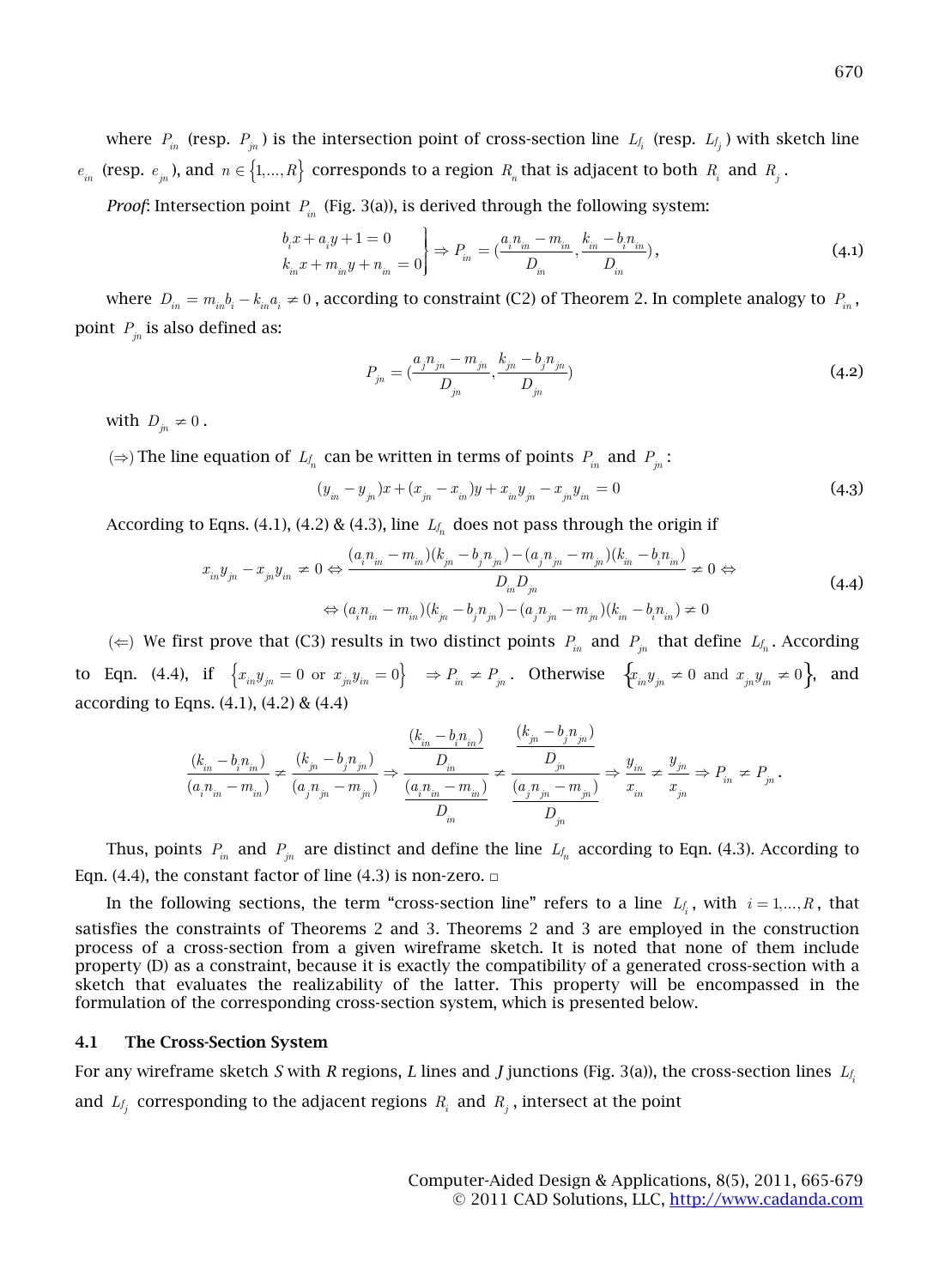$$
P_{ij} = \left(\frac{a_j - a_i}{a_i b_j - a_j b_i}, \frac{b_i - b_j}{a_i b_j - a_j b_i}\right)
$$
\n(4.5)

In order for the cross-section to be compatible, the point  $P_{ij}$  must be on the (extension of) line  $e_{ij}$ , where

$$
e_{ij}: k_{ij}x + m_{ij}y + n_{ij} = 0
$$
\n(4.6)

Thus, Eqn. (4.5) is substituted in Eqn. (4.6) and produces:

$$
(a_j - a_i)k_{ij} + (b_i - b_j)m_{ij} + n_{ij}(a_ib_j - a_jb_i) = 0
$$
\n(4.7)

Relation (4.7) is the equation of the *"Cross-Section system"* that corresponds to the line  $e_{ij}$ . For each line of the wireframe sketch *S,* a similar equation is obtained by following the same process. The coefficients  $(a_i, b_i)$ , with  $i = 1,..., R$  are the unknown variables of the system:

$$
e_{st} \leftrightarrow eq_{st}: \t (a_s - a_t)k_{st} + (b_t - b_s)m_{st} + n_{st}(a_t b_s - a_s b_t) = 0
$$
  
\n
$$
e_{ij} \leftrightarrow eq_{ij}: \t (a_j - a_i)k_{ij} + (b_i - b_j)m_{ij} + n_{ij}(a_ib_j - a_j b_i) = 0
$$
  
\n
$$
e_{pq} \leftrightarrow eq_{pq}: \t (a_q - a_p)k_{pq} + (b_p - b_q)m_{pq} + n_{pq}(a_p b_q - a_q b_p) = 0
$$
  
\n
$$
e_{pn} \leftrightarrow eq_{pn}: \t (a_p - a_n)k_{pn} + (b_n - b_p)m_{pn} + n_{pn}(a_n b_p - a_p b_n) = 0
$$
  
\n
$$
e_{qn} \leftrightarrow eq_{qn}: \t (a_q - a_n)k_{qn} + (b_n - b_q)m_{qn} + n_{qn}(a_n b_q - a_q b_n) = 0
$$
  
\n
$$
e_{kp} \leftrightarrow eq_{kp}: \t (a_k - a_p)k_{kp} + (b_p - b_k)m_{kp} + n_{kp}(a_p b_k - a_k b_p) = 0
$$

The number of the unknowns is 2*R* and the total number of equations is *L* . Each equation in (4.8) includes four unknowns and each pair of unknowns  $(a_i, b_i)$  (with  $i = 1,..., R$ ) appears in  $deg(R_i) \geq 3$ equations, where  $\deg(R_i)$  equals to the number of lines adjacent to region  $R_i$  . A detailed analysis of the system can be found in [7].

#### **5 SOLUTION OF THE CROSS-SECTION PROBLEM**

System (4.8) combined with the constraints of Theorems 2 and 3 defines the "*Cross-Section Problem*" (CSP), whose solution determines the realizability of a sketch. The basic assumptions concerning the desirable properties of the two initial cross-section lines of Theorem 3 are taken into account in the proposed method for solving the CSP (see "IDVA" below).

This section presents a new method that first constructs and then evaluates the compatibility of a cross-section with a given sketch. In [7], CSP is solved by utilizing a partial set of  $\frac{2L}{3}+1$  equations of the cross-section system in order to express  $2R-3$  unknowns with respect to three independent parameters  $\alpha_s$ , $b_s$ , $b_t$ . By requesting that all unknowns comply with the algebraic-model constrains, valid values for  $\alpha_s$ , $b_s$ , $b_t$  can be determined. The unused equations are employed to evaluate the compatibility of the produced cross-section with the sketch.

In this paper, the CSP is solved on the basis of an incremental linearization of system (4.8). The proposed "*Incremental Linearization Algorithm*" (ILA) proceeds iteratively to calculate all unknown pairs  $(a_i, b_i)$ ,  $i = 1, ..., R$ . When the unknowns of the system are incrementally determined, equations of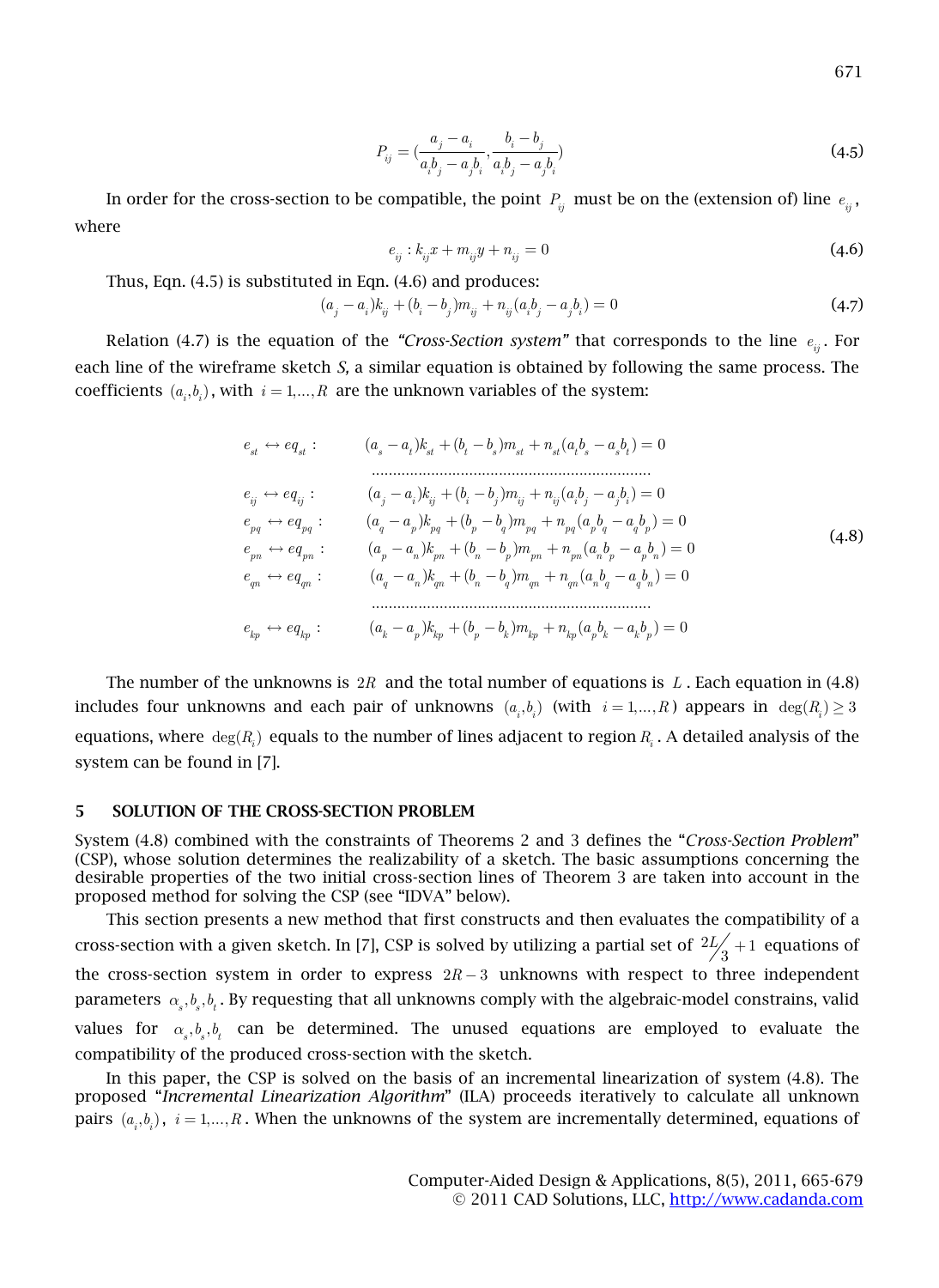system (4.8) become gradually linear, enabling a new pair  $(a_n, b_n)$  to be calculated. Suppose that in the *r* – *th* iteration the values of both pairs  $(a_p, b_p)$  and  $(a_q, b_q)$  have been calculated. Then, according to system (4.8), the equations  $eq_{pn}$  and  $eq_{qn}$  become linear with respect to  $(a_n, b_n)$  producing a linear subsystem, which is solved in terms of the latter.

ILA requires an "initial values" determination, in order to proceed, but exploits all equations of system (4.8) in order to produce a feasible solution. In complete analogy to the geometric construction of a cross-section, the initial values are selected to be three unknowns  $(\alpha_s, b_s)$  and  $b_t$  that correspond to the cross-section lines  $L_f$  and  $L_f$  of two adjacent regions  $R_s$  and  $R_t$  (note that  $eq_{st}$  directly determines  $\alpha_{_t}$  ).

## **5.1 The Incremental Linearization Algorithm**

ILA employs iteratively the following "*Initial Value Determination Algorithm*" (IVDA) and "*Cross-Section Calculation Algorithm*" (CSCA) in order to calculate all the unknowns of system (4.8). In order for the computed solution to correspond to a cross-section, all system's unknowns are calculated with respect to Theorems 2 and 3. Henceforth, all unknown values that satisfy both Theorems 2 and 3 are called as "valid values", while the produced cross-section is called as "valid cross-section".

*Incremental Linearization Algorithm* (ILA)

input system (4.8); output valid cross-section

Step 1: Select three initial system variables  $\alpha_s, b_s, b_t$  that correspond to two adjacent regions  $R_s, R_t$ 

having a common sketch line  $e_{st}$  other than  $y = 0$  or  $x = 0$ .

<u>Step 2</u>: Assign to  $\alpha_s$  an arbitrary non-zero value, with  $\alpha_s \in \mathbb{R}^*$ .

Step3:

do

while (IVDA not equal *true*)

while (CSCA not equal *true*).

# *Initial Value Determination Algorithm* (IVDA)

input system (4.8); input initial value of  $\alpha_s$ ; output valid values for  $b_s, b_t, a_t$ ; returns *true* if successful.

Step 1: Assign to  $b_s$  an arbitrary non-zero value  $b_s \neq 0$ , with  $b_s \in \mathbb{R}^*$ .

Step 2*:* If values  $(\alpha_s, b_s)$  do not satisfy (C2) and  $k_{st} - n_{st}b_s \neq 0$  return *false*.

<u>Step 3</u>: Assign an arbitrary non-zero value to  $b_t$ , with  $b_t \in \mathbb{R}^*$ .

<u>Step 4</u>: Find equation  $\mathit{eq}_{\mathit{st}}$  (see system (4.8)) and calculate  $\mathit{a}_{\mathit{t}}$ .

Step 5: *If* values  $(\alpha_t, b_t)$  and  $(\alpha_s, b_s)$  satisfy (C1) and (C2): Mark  $eq_{st}$  as "used" and return *true*, *else*: return *false*.

*Cross-Section Calculation Algorithm* (CSCA)

input system (4.8); input values  $\alpha_{s}$ ,  $b_{s}$ ,  $b_{t}$ ,  $a_{t}$ ; output system solution; returns *true* if successful.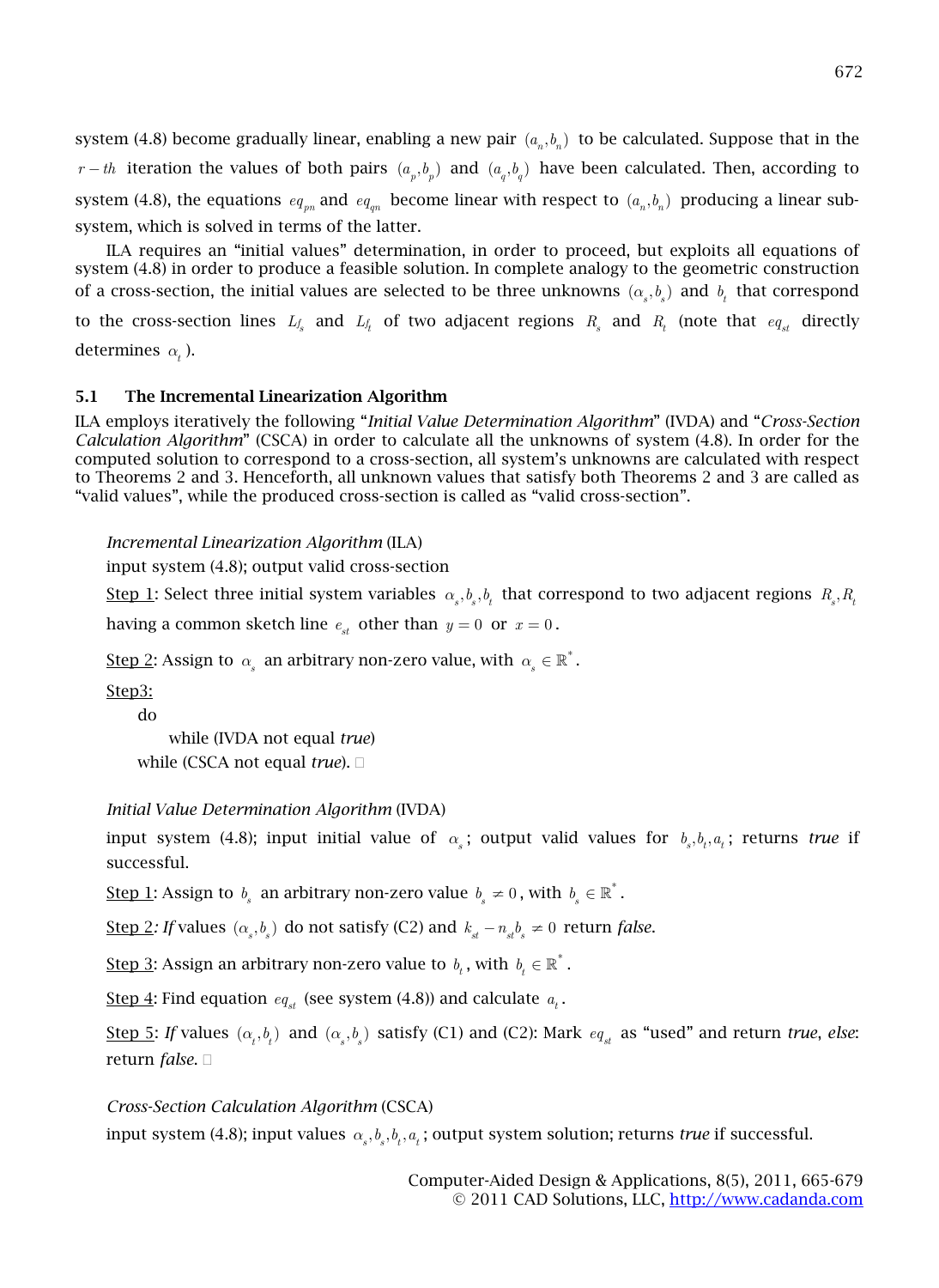- <u>Step 1</u>: Repeat until all unknown pairs  $(a_i, b_i)$ , with  $i \in \{1, ..., R\} \{s, t\}$ , are calculated
	- Step 1.1: Find all equations that include one calculated pair  $(a_i, b_i)$  and mark them as "linear".

Step 1.2: Find all equations that include two calculated pairs and mark them as "used".

Step 1.3: For  $(n = 1,..., R)$  do

<u>Step 1.3.1</u>: Find one non-calculated pair  $(a_n, b_n)$ .

<u>Step 1.3.2</u>: For ( $k = 1, ..., L$ ) find all "linear" equations  $\{eq_{ni}\}\$ , with  $i \in \{1, ..., R\}$  that include  $(a_n, b_n)$ .

Step 1.3.3: *If* the number of equations in  $\{eq_{ni}\}\$ is greater than or equal to two: construct a system of equations  $S_n$  and *break*.

<u>Step 1.4</u>: If no  $S_n$  exists return *true.* 

<u>Step 1.5</u>: If  $S_n$  is a  $m \times 2$  system, with  $m > 2$ , transform it to a  $2 \times 2$  system (see below).

<u>Step 1.6</u>: Calculate the determinant  $det[S_n]$  of  $S_n$ .

Step 1.7: *If*  $det[S_n] \neq 0$ : solve  $S_n$  in terms of  $(a_n, b_n)$ , else return *false*.

<u>Step 1.8</u>: *If* the calculated values  $(a_n, b_n)$  violate (C1) or (C2): return *false*.

Step 2: Return *true*.

More specifically, CSCA employs, in each iteration, one linear sub-system  $S_n^{\dagger}$  for the determination of each unknown pair  $(a_n, b_n)$ . While each linear subsystem  $S_n$  always includes two unknowns, the number of equations in  $S_n$  varies depending on how many equations  $eq_{ni}, i \in \{1,...,R\}$  include the above unknown parameters and an already calculated pair  $(a_i, b_i)$ .

If the system  $S_n$  , with

$$
S_n : \begin{cases} a_n(k_{pn} - b_p n_{pn}) + b_n(n_{pn} a_p - m_{pn}) + b_p m_{pn} - a_p k_{pn} = 0\\ a_n(k_{qn} - b_q n_{qn}) + b_n(n_{qn} a_q - m_{qn}) + b_q m_{qn} - a_q k_{qn} = 0 \end{cases}
$$
\n
$$
(5.1)
$$

includes two equations, then it is solved using Cramer's rule [3]. Thus, when CSCA in Step 1.7 evaluates the determinant of  $S_n$ , it directly examines whether constraint (C3) of Theorem 3 is true.

In the opposite case that  $S_n$  , with

$$
S_{n} : \begin{cases} a_{n}(k_{pn} - b_{p}n_{pn}) + b_{n}(n_{pn}a_{p} - m_{pn}) + b_{p}m_{pn} - a_{p}k_{pn} = 0\\ a_{n}(k_{qn} - b_{q}n_{qn}) + b_{n}(n_{qn}a_{q} - m_{qn}) + b_{q}m_{qn} - a_{q}k_{qn} = 0\\ \vdots\\ a_{n}(k_{kn} - b_{k}n_{kn}) + b_{n}(n_{kn}a_{k} - m_{kn}) + b_{k}m_{kn} - a_{k}k_{kn} = 0 \end{cases}
$$
(5.2)

includes more than two equations, a least squares method [3] is employed to estimate its solution. The  $m \times 2$  system  $S_n$  is converted to a  $2 \times 2$  system  $S_n$ :  $CX = D$ , with  $C = A^T A$  and  $D = A^T B$ . Matrices *A* and *B* are respectively the coefficient and constant matrices of system (5.2). It is wellknown that the determinant of  $S_n^{\dagger}$  is given by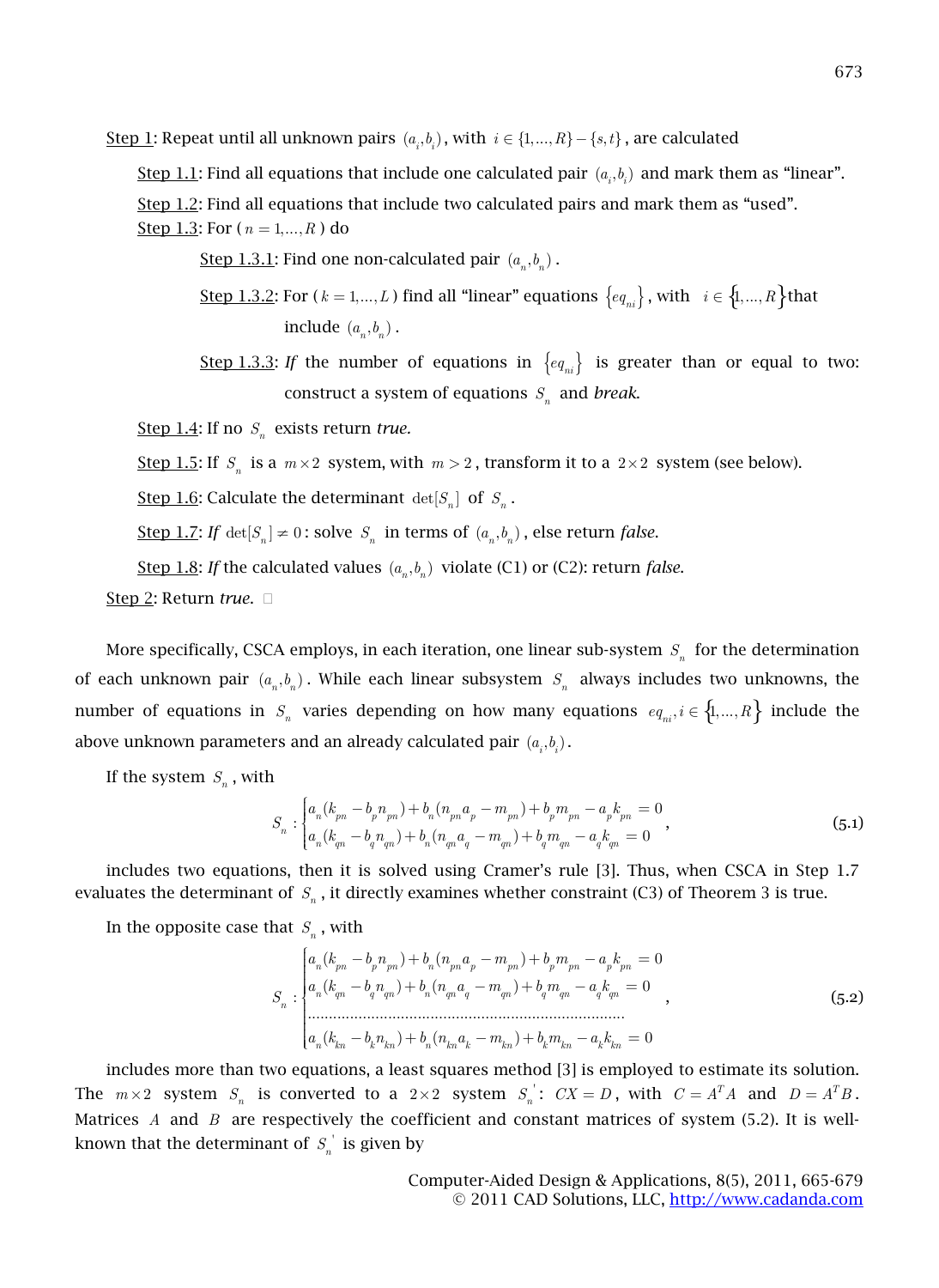$$
\det(C) = D_{pq}^{2} + D_{pk}^{2} + \dots + D_{kq}^{2},
$$
\n(5.3)

where  $D_{p,q}, D_{p,k},..., D_{k,q}$  correspond to the determinants of all the 2×2 sub-systems that exist within Eqn. (5.2). Consequently, at least one determinant  $D_{p,q}, D_{p,k},..., D_{k,q}$  complies with constraint (C3) of Theorem 3.

# *5.1.1 Validity and Convergence of Incremental Linearization Algorithm*

IVDA produces a set of valid initial values for three unknowns of system (4.8), on the basis of which a solution of the cross-section problem is derived. Consequently, convergence of IVDA guaranties the convergence of ILA. The following theorem establishes the convergence of IVDA.

**Theorem 4:** Let  $V = \{a_s, b_s, b_t \in \mathbb{R}^* : Theorem 2 \land Theorem 3 \land System (4.8)\}$  be the set of initial valid values determined by IVDA. For a given value  $a_s \in \mathbb{R}^*$ , there exists at least one value for  $b_s$  and  $b_t$ , with  $a_s, b_s, b_t \in V$ .

*Proof*: With respect to Theorems 2 and 3, and system (4.8), equality in the constraints of these theorems designate all the non-valid values of  $b_s$  and  $b_t$ , when  $a_s$  is fixed. These non-valid values form a set *V'*, with  $V' \subset \mathbb{R}$  and  $V' \cap V = \emptyset$ . Thus,  $V \neq \emptyset$ , which establishes the convergence of IVDA.

Bellow we prove that the produced solution is also a "non-trivial one", i.e., (a) the cross-section lines are not collinear, and (b) not all unknowns  $(a_i, b_i)$  equal to zero.

**Theorem 5:** Given the values of the three variables  $a_s, b_s, b_t \in V$ , Incremental Linearization Algorithm always produces a non-trivial cross-section of a sketch.

*Proof*: System (4.8) includes *R* unknowns and *L* equations. Given the values of three variables  $\alpha_{s}, b_{s}, b_{t}$ , corresponding to the cross-section lines of two adjacent regions, one can obtain the value of  $a_t$  from equation  $eq_{st}$ . Subsequently, the number of unknowns in system (4.8) reduces to  $2R-4$ , and the number of equations to  $L-1$ . In [7], we proved that  $L-1 \geq 2R-4 \Leftrightarrow L \geq 3$ . This, combined with the fact that each unknown pair  $(a_i, b_i)$  appears in  $\deg(R_i) \geq 3$  equations of system (4.8), establishes that for the calculation of each pair  $(a_i, b_i)$  there exists at least one linear system. It remains to prove that the produced cross-section is not trivial. Constraint (C1) of Theorem 2 asserts that the crosssection lines are not identical. Then, consider a generating sub-system  $S_n$  (see Eqn. (5.2)). This subsystem has a non-trivial solution (i.e., not all unknowns equal to zero) when it is non-homogeneous and its determinant is non-zero. Indeed, constraint (C2) of Theorem 2 and (C3) of Theorem 3, respectively, establish that constants of system (5.2) and the determinant of  $\,S_{_n}\,$  (see Eqn. (5.3)) do not equal to zero. □

## **5.2 Compatibility Evaluation of the Cross-Section**

In this section, the cross-section produced by the Incremental Linearization Algorithm is evaluated in terms of compatibility. A direct evaluation method is achieved by substituting the produced solution back into the equations of system (4.8). If the solution satisfies system (4.8) at some acceptable level of accuracy, the cross-section is compatible with the given sketch. On the basis of this, a sensitivity analysis of ILA is performed with respect to the accuracy level of the input sketch, i.e., the numerical precision of the coordinates of its junctions.

Regarding the cross-section problem as a geometric problem, the cross-section is compatible with a sketch if and only if the cross-section point  $P_{ij}$  (Eqn. (4.5)) is on (the extension of) the sketch line  $e_{ij}$ , or equivalently if the distance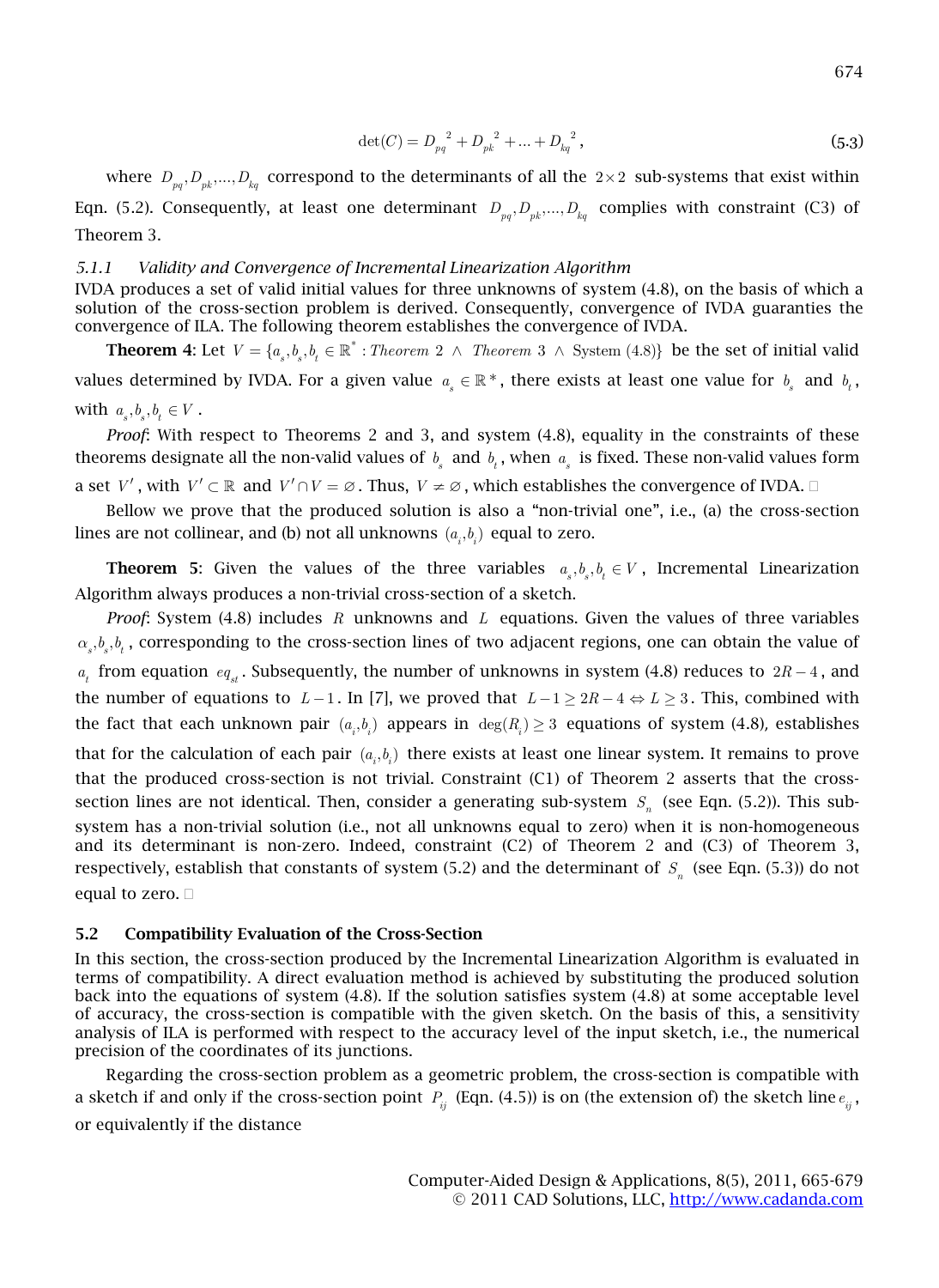

Fig. 4: The maximum distance error  $d_{\text{max}}$ with respect to (a)  $E = 1 * 10^{-r}$ ,  $r = 1,...,6$ , and (b)  $E = 5 * 10^{-r}, r = 1,...6$ .

$$
d_{ij} = \frac{\left| \frac{(a_j - a_i)}{(a_i b_j - a_j b_i)} k_{ij} + \frac{(b_i - b_j)}{(a_i b_j - a_j b_i)} m_{ij} + n_{ij} \right|}{\sqrt{k_{ij}^2 + m_{ij}^2}}
$$
(5.4)

of point  $P_{ii}$  from  $e_{ii}$  equals to zero. Considering system (4.8), one can prove that each equation  $eq_{ij}$  is equivalent to  $d_{ij} = 0$ . Thus, compatibility of a cross-section with a given sketch can be evaluated with respect to the accuracy level for all  $d_{ii}$ .

The sensitivity analysis is performed in terms of a given error *E* associated with the coordinates of the sketch's junctions; i.e., each junction's "perturbed" coordinates are in the form  $(x + E, y + E)$ . Two case studies are performed using ILA. In the first case study, for a given set of initial variables, the maximum distance value  $d_{\text{max}} = \max(d_{ij})$  is calculated for a variety of error values according to  $E = n * 10^{-r}$ , with  $n = 1,...,9$  and  $r = 1,...,6$ . The results indicate a linear correlation between *E* and  $d_{\text{max}}$  as it is shown in (Fig. 4) for  $n = 1,5$  and  $r = 1,...,6$ .

In the second case study, for a typical sketch with error  $E = n * 10^{-r}$ ,  $n = 1,...,9$ , different crosssections are considered and the corresponding  $d_{\max}$  values are obtained. The obtained results designate that for a given sketch with  $E = n * 10^{-r}$ ,  $1 \le n < 5$ , the 85% of the calculated distance errors are  $d_{\max} < 10^{-(r-1)}$ . A standard deviation analysis for  $d_{\max}$  showed that the order of the standard deviation error  $\sigma$  is  $10^{-r}$  . The above analysis allows an evaluation of sketch realizability with respect to a preferred level of accuracy  $E = n * 10^{-r}$ ,  $1 \le n < 5$ . Indeed, following the standard deviation analysis method, if  $\mu$  stands for the mean value of  $d_{\max}$  then setting a threshold  $d_{\max} \leq 2\sigma + \mu$  will allow for the successful evaluation of at least 95% of the cross-sections produced by the proposed ILA. After a thorough study of the experimental results we concluded that by setting an upper limit for  $\mu = 10^{-(r-1)}$ , the produced threshold  $d_{\max} \leq 2 * 10^{-(r-1)}$  provides cross-sections which comply with the anticipated rate.

The above sensitivity analysis allows us to employee ILA within a "sketch-to-solid" algorithm in order to determine the hidden geometry of an input natural "imperfect" sketch and to construct a 3D solid whose projection is identical with this sketch. If a generated by ILA cross-section is found not compatible with the input sketch, according to the above tolerance criterion, then two cases are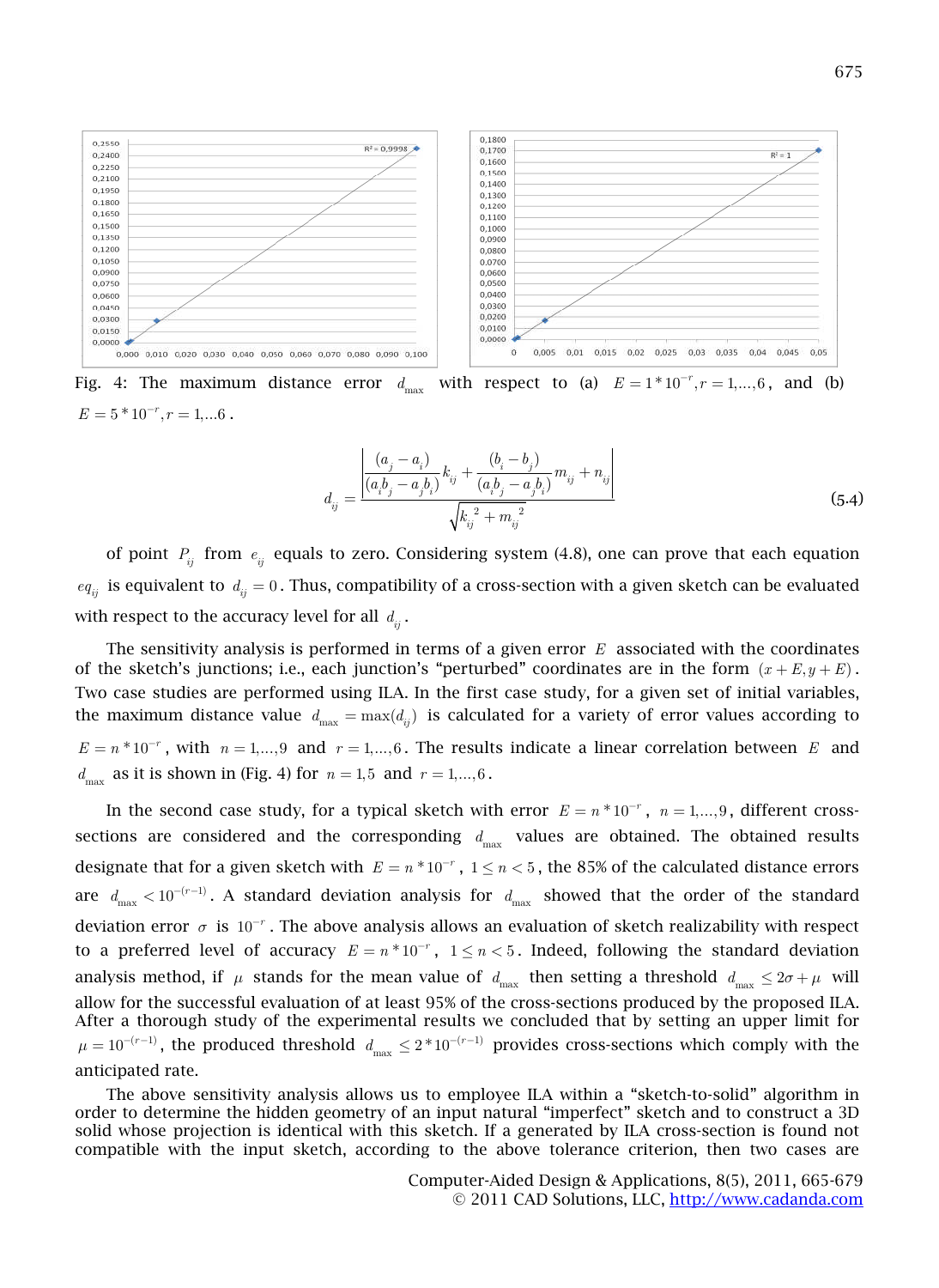

*Tolerance parameter:*  $d_{\text{max}} \leq 2 * 10^{-4}$  ${\it Acceptable\ error:}\ 10^{-5}$ Sketch error:  $10^{-1}$  $d_{\text{max}}$  = 0.646493307 ( $d_{23}$ ) <sup>24</sup> *d = 0.295916161* <sup>45</sup> *d = 0.061231349*  $d_{35} = 0.188047439$   $d_{14} = 0.386387151$  $d_{03} = 0.000449064$ <sup>34</sup> *d = 0.531433071*

Fig. 5: The threshold value for the tolerance parameter  $d_{ij}$  assesses the compatibility of the generated cross-section with the sketch. In this example,  $d_{\max} > 2 * 10^{-4}$  and the sketch is evaluated as nonrealizable.

examined: (a) if  $\frac{m_{\text{max}}}{10^{-(r-1)}} < 10$ *d*  $t_{\text{max}}^{\text{max}}$   $<$  10 then we re-run ILA in order to produce another valid cross-section (5% of criterion failure). If this case is repeated for the same sketch for more than 100 times then the sketch is not realizable. (b) if  $\frac{m_{\text{max}}}{10^{-(r-1)}} \ge 10$ *d*  $\frac{\text{max}}{-(r-1)} \geq 10$  the given sketch is not realizable.

An example illustrating a non-compatible cross-section generated by an inexact sketch with a junction error of order  $10^{-1}$  is given in Fig. 5: all lines within highlighted circles should intersect at a "unique" point under the accuracy level  $d_{\max} \leq 2*10^{-4}$  . In this case, the final maximum error is found  $d_{23}$  =0.646493307 which renders the given sketch non-realizable according to the above accuracy criterion.



Fig. 6: From left to right, (a) a wireframe sketch, (b) the result of the "Initial Value Determination" algorithm, (c)-(f) the four iterations of the "Cross-Section Calculation" algorithm produce a crosssection for the wireframe sketch in (a).

Computer-Aided Design & Applications, 8(5), 2011, 665-679 © 2011 CAD Solutions, LLC, http://www.cadanda.com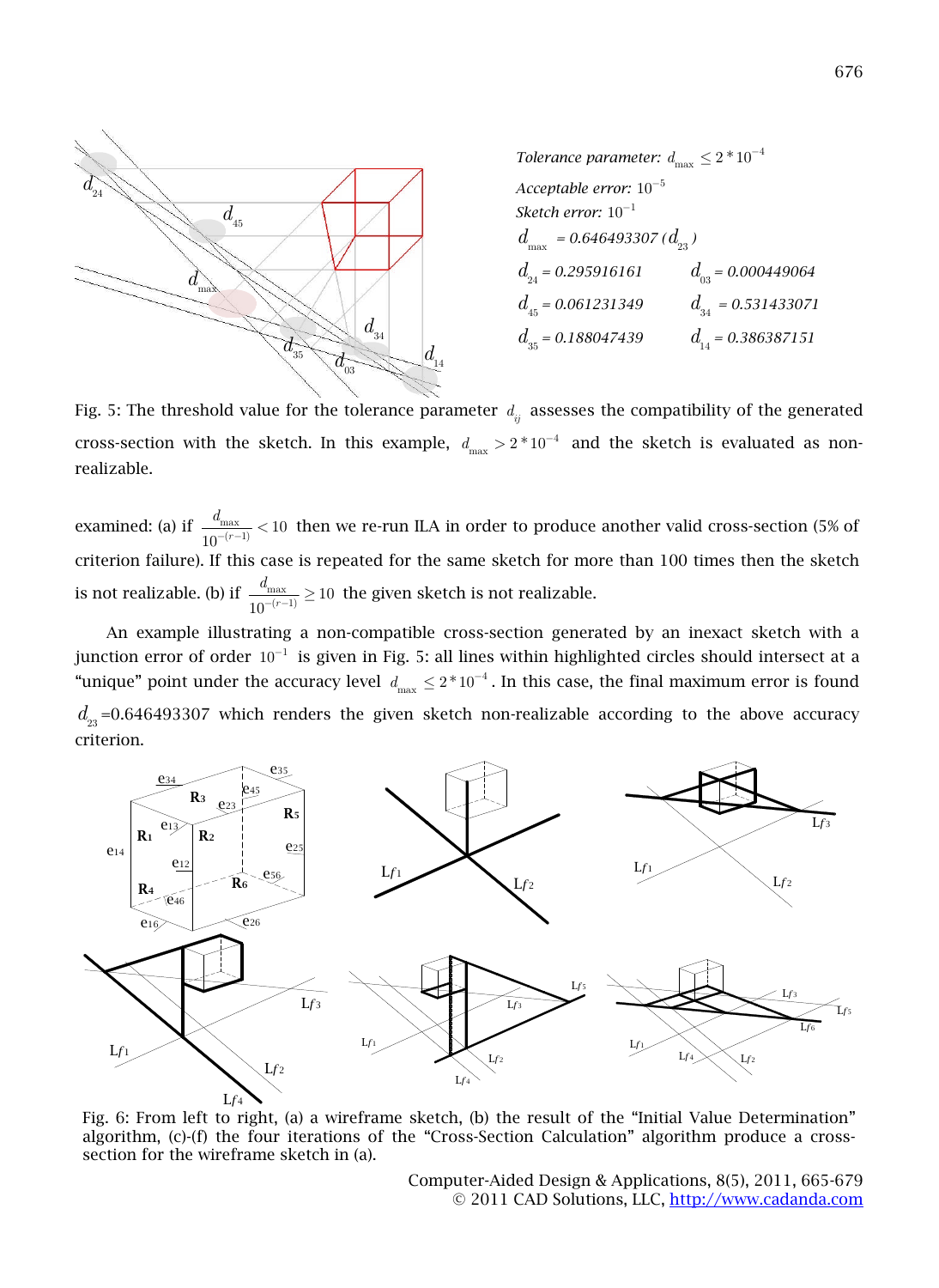| <b>Sketch</b> |                         |                                 |                    |                          |                    |                     |                    |                         |
|---------------|-------------------------|---------------------------------|--------------------|--------------------------|--------------------|---------------------|--------------------|-------------------------|
| $u_{\max}$    | $10^{-6}$<br>42.4<br>τC | $10^{-6}$<br>$\Omega$ .<br>19.9 | $33 \cdot 10^{-6}$ | 95.4.<br>$10^{-6}$<br>ΙU | $53 \cdot 10^{-6}$ | $178.6\cdot10^{-6}$ | $36.7\cdot10^{-6}$ | 56.4<br>$\cdot 10^{-6}$ |

Tab. 1: The  $d_{\max}$  value of the sketches shown in Fig. 7 (from left to right and top to bottom).

#### **6 EXAMPLES**

In order to analyze the proposed algorithm, we first demonstrate the application of ILA along with a graphical representation of the solution for a "trivial" case of a wireframe sketch corresponding to an orthogonal parallelepiped (Fig. 6(a)). IVDA, for  $\alpha_1$ ,  $b_1$ ,  $b_2$ , produces cross-section lines  $L_{f_1}$  and  $L_{f_2}$  (Fig. 6(b)). In the first iteration (Fig. 6(c)) of CSCA, the equations  $\{eq_{13}, eq_{14}, eq_{16}, eq_{23}, eq_{25}, eq_{26}\}$  become linear, and during Step 1.7 the unknown pair  $(a_3, b_3)$  is calculated using the linear sub-system  $S_3 = \{eq_{13}, eq_{23}\}\$ . Accordingly, in the second iteration (Fig. 6(d)) the set of "not used" linear equations is  $\{eq_{14}, eq_{16}, eq_{25}, eq_{26}, eq_{34}, eq_{35}\},$  and the unknowns  $(a_4, b_4)$  are calculated using the system  $S_4 = \{eq_{14}, eq_{34}\}.$ The third iteration (Fig. 6(e)) involves the equation set  $\{eq_{16}, eq_{25}, eq_{26}, eq_{35}, eq_{45}, eq_{46}\}\$ , and employs  $S_5 = \{eq_{25}, eq_{35}, eq_{45}\}\)$  to calculate  $(a_5, b_5)$ . Finally, in the fourth iteration (Fig. 6(f)), all linear and "not used" equations  $\{eq_{16}, eq_{26}, eq_{46}, eq_{56}\}$  form a linear system for calculating  $(a_6, b_6)$ .

More complicated sketches which include noisy junctions (i.e., error order  $\,10^{-5}$  ) have been tested with success. Examples are given in Fig. 7, which illustrates the cross-sections that are produced by ILA for the given wireframe sketches. All produced cross-sections are found compatible according to the tolerance parameter  $d_{\max} \leq 2^*10^{-4}$  . The resulting  $d_{\max}$  value of each sketch is demonstrated in Tab. 1.

Test results showed that for a typical sketch that includes 20 junctions, 30 lines, and 12 regions, ILA involves, on the average, 70 iterations of IVDA, 6 iterations of CSCA, and produces a cross-section in less than 0.1 seconds using a modern PC equipped with a Core i7 CPU.



Fig. 7: Compatible cross-sections of the given wireframe sketches produced by the Incremental Linearization Algorithm.

Computer-Aided Design & Applications, 8(5), 2011, 665-679 © 2011 CAD Solutions, LLC, http://www.cadanda.com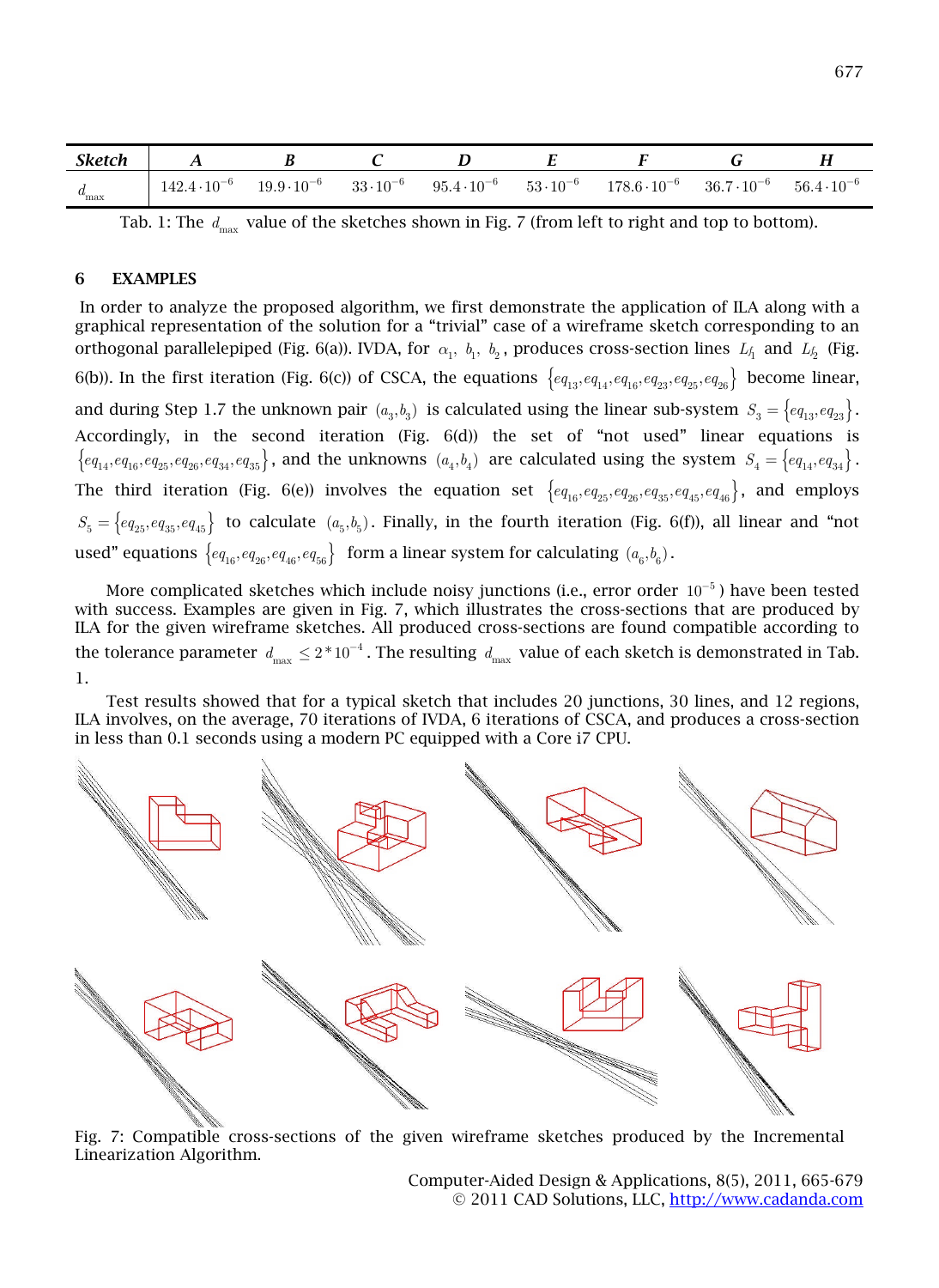# **7 CONCLUSIONS**

The cross-section criterion forms a robust geometric tool to check realizability of a given sketch. The main advantage of this criterion is that it provides a necessary and sufficient condition to assert the existence of a polyhedron from a given sketch, without using any heuristic rules, such as the "Line Labeling" scheme. This paper surpasses the classical geometric "ruler-and-compass" framework for the generation of a cross-section from a sketch by employing an algebraic description of the crosssection problem and providing an algorithmic solution to the underlying bilinear system. The presented approach is based on the "Incremental Linearization Algorithm" (ILA) to effectively evaluate the realizability of a given (imperfect) sketch. Test results show that the proposed algorithm is able to evaluate an imperfect wireframe sketch with a 95% success ratio. In addition, the evaluation criterion can be adjusted according to the accuracy level of the input sketch. Thus, ILA can be effectively employed within a "sketch-to-solid" algorithm in order to (a) facilitate the process of the "hidden geometry determination" that is required for natural sketches, (b) correct the geometry of a given wireframe sketch, and (c) generate a compatible cross-section for constructing the trihedral polyhedron from a given sketch. Our future research will focus on all three aforementioned issues.

# **8 ACKNOWLEDGEMENTS**

The authors express their deep appreciation to the two referees of this paper and to the CAD'11 Chair for their detailed criticism of the manuscript that has led to significant improvements. This research was partially funded by the European Union and the Greek Ministry of National Education and Religious Affairs through the "Heraclitus Research Grant: Preliminary Industrial Design: Geometric/Information Models and Methods for Interactive Product-Design".

# **9 REFERENCES**

- [1] Clowes, M.B.: On seeing things, Artificial Intelligence*,* 2(1), 1971, 79-116, doi:10.1016/0004- 3702(71)90005-1.
- [2] Cooper, M.C.: Linear-time algorithms for testing the realisability of line drawings of curved objects, Artificial Intelligence, 108, 1999, 31-67, doi:10.1016/S0004-3702(98)00118-0.
- [3] Strang, G.: Linear Algebra and its Applications, Harcourt Brace Javanovich Publishers, 1988.
- [4] Huffman, D. A.: Impossible objects as nonsense sentences, Machine Intelligence, 6, 1971, 295- 323.
- [5] Kyratzi, S.; Sapidis, N.: An Interactive sketching method for 3D object modeling, In Proceedings of the 3rd ACM Conference on Digital Interactive Media in Entertainment and Art DIMEA'08, 2008, 335-342.
- [6] Kyratzi, S.; Sapidis, N.: Extracting a polyhedron from a single view sketch: Topological construction of a wireframe sketch with minimal hidden elements, Computers and Graphics, 33(3), 2009, 270-279, doi:10.1016/j.cag.2009.03.001.
- [7] Kyratzi, S.; Sapidis, N.S.: From sketch to solid: An algebraic cross-section criterion for the realizability of a wireframe sketch, Computing, 86(2-3), 2009, 219-234, doi:10.1007/s00607-009- 0058-3.
- [8] Kyratzi, S.; Sapidis, N.S.: 3D object modeling using sketches, to appear in International Resource Management Journal.
- [9] Lipson, H.: Computer Aided 3D Sketching for Conceptual Design, Ph.D. Thesis, Israel Institute of Technology, 1998.
- [10] Maxwell, J. C.: On reciprocal figures and diagrams of forces, Philosophical Mag. Ser., 4 27, pp 1864, 250-261.
- [11] Ros, L.; Thomas, F.: Analysing spatial realizability of line drawings through edge-concurrence tests, In: Proc. of IEEE Int. Conf. on Robotics and Automation, 1998, 3559-3566.
- [12] Ros, L.; Thomas, F.: Geometric methods for shape recovery from line drawings of polyhedra, Journal of Mathematical Imaging and Vision, 22(1), 2005, 5-18, doi:10.1007/s10851-005-4779-4.